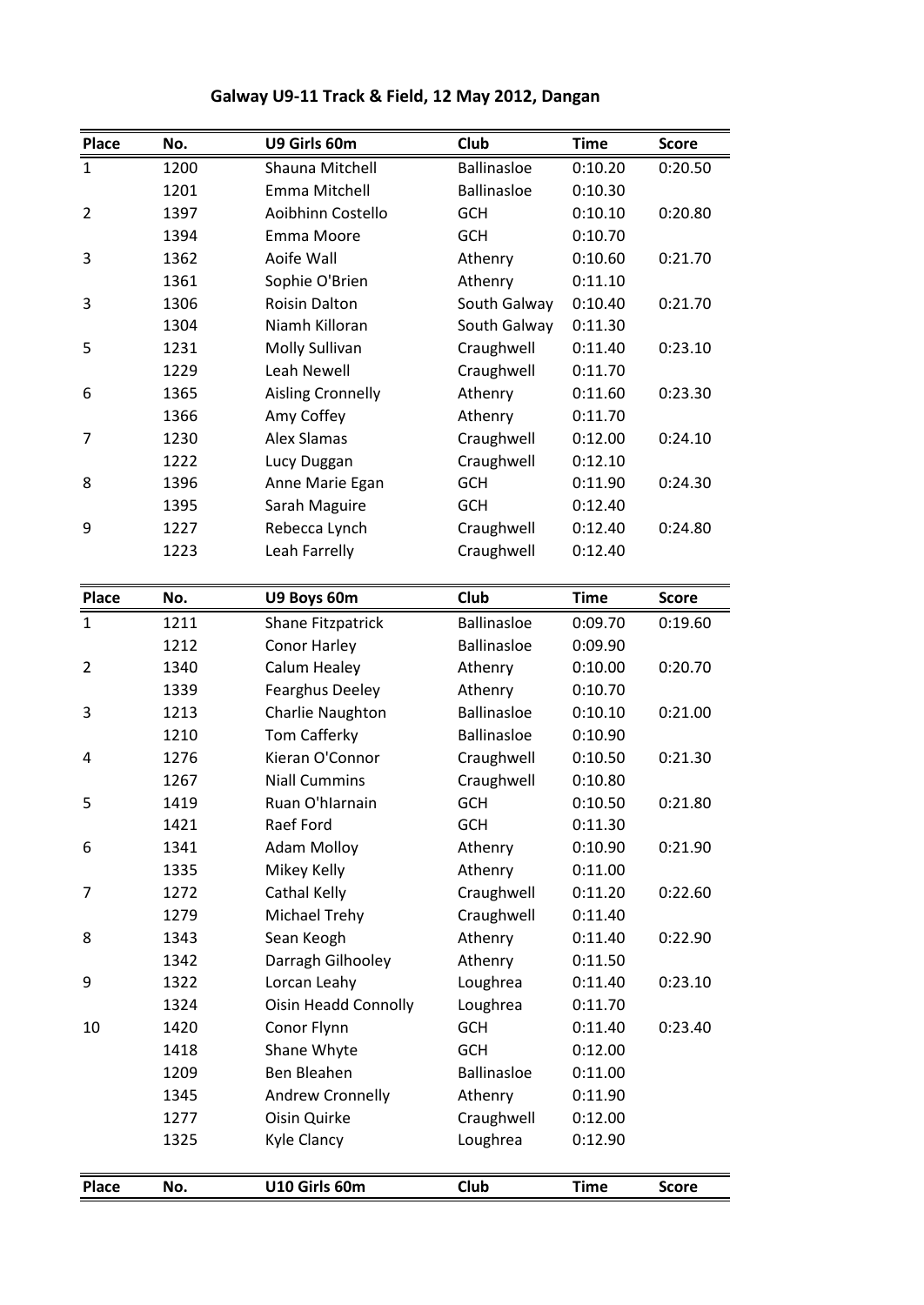| 1205<br>Tara McKeon<br>5<br>1380<br>Ellie Thompson<br>Katelyn Mac Cullagh<br>1385<br>Roísín Ní Bhroin Fahy<br>6<br>1202<br>Áine Hall<br>1203<br>1400<br>Joanna Healy<br>Caroline Joyce<br>1383<br>Ciara Kilcommons<br>1446<br>Place<br>U10 Boys 60m<br>No. | <b>Ballinasloe</b><br>Athenry<br>Athenry<br><b>Ballinasloe</b><br><b>Ballinasloe</b><br><b>GCH</b><br>Athenry<br>East Galway<br><b>Club</b> | 0:10.70<br>0:10.70<br>0:10.90<br>0:10.90<br>0:11.50<br>0:11.40<br>0:11.70<br>0:12.10<br><b>Time</b> | 0:21.60<br>0:22.40<br><b>Score</b> |
|------------------------------------------------------------------------------------------------------------------------------------------------------------------------------------------------------------------------------------------------------------|---------------------------------------------------------------------------------------------------------------------------------------------|-----------------------------------------------------------------------------------------------------|------------------------------------|
|                                                                                                                                                                                                                                                            |                                                                                                                                             |                                                                                                     |                                    |
|                                                                                                                                                                                                                                                            |                                                                                                                                             |                                                                                                     |                                    |
|                                                                                                                                                                                                                                                            |                                                                                                                                             |                                                                                                     |                                    |
|                                                                                                                                                                                                                                                            |                                                                                                                                             |                                                                                                     |                                    |
|                                                                                                                                                                                                                                                            |                                                                                                                                             |                                                                                                     |                                    |
|                                                                                                                                                                                                                                                            |                                                                                                                                             |                                                                                                     |                                    |
|                                                                                                                                                                                                                                                            |                                                                                                                                             |                                                                                                     |                                    |
|                                                                                                                                                                                                                                                            |                                                                                                                                             |                                                                                                     |                                    |
|                                                                                                                                                                                                                                                            |                                                                                                                                             |                                                                                                     |                                    |
|                                                                                                                                                                                                                                                            |                                                                                                                                             |                                                                                                     |                                    |
| Rachel Hayes<br>1204<br>4                                                                                                                                                                                                                                  | <b>Ballinasloe</b>                                                                                                                          | 0:10.40                                                                                             | 0:21.10                            |
| Emma Malone<br>1239                                                                                                                                                                                                                                        | Craughwell                                                                                                                                  | 0:10.30                                                                                             |                                    |
| 3<br>Aine Kelly<br>1233                                                                                                                                                                                                                                    | Craughwell                                                                                                                                  | 0:10.20                                                                                             | 0:20.50                            |
| 1234<br>Leanne Lynskey                                                                                                                                                                                                                                     | Craughwell                                                                                                                                  | 0:10.00                                                                                             |                                    |
| $\overline{2}$<br>1232<br>Ava Finn                                                                                                                                                                                                                         | Craughwell                                                                                                                                  | 0:09.90                                                                                             | 0:19.90                            |
| <b>Chellene Trill</b><br>1404                                                                                                                                                                                                                              | <b>GCH</b>                                                                                                                                  | 0:09.60                                                                                             |                                    |
| $\mathbf{1}$<br>1402<br>Sinead Duggan                                                                                                                                                                                                                      | <b>GCH</b>                                                                                                                                  | 0:09.70                                                                                             | 0:19.30                            |

|              | 1400 | JOdhna Healy        | חטט                | <b>U.IL.40</b> |              |
|--------------|------|---------------------|--------------------|----------------|--------------|
|              | 1383 | Caroline Joyce      | Athenry            | 0:11.70        |              |
|              | 1446 | Ciara Kilcommons    | East Galway        | 0:12.10        |              |
| <b>Place</b> | No.  | U10 Boys 60m        | Club               | <b>Time</b>    | <b>Score</b> |
| $\mathbf 1$  | 1291 | Padraig Martyn      | Craughwell         | 0:09.80        | 0:19.70      |
|              | 1286 | Shaun Gilligan      | Craughwell         | 0:09.90        |              |
| 2            | 1356 | <b>Ivan Power</b>   | Athenry            | 0:09.90        | 0:19.80      |
|              | 1359 | Patrick Cronnelly   | Athenry            | 0:09.90        |              |
| 3            | 1214 | Liam Collins        | <b>Ballinasloe</b> | 0:09.70        | 0:20.30      |
|              | 1215 | John Devine         | Ballinasloe        | 0:10.60        |              |
| 4            | 1283 | Gavin Kelly         | Craughwell         | 0:10.30        | 0:20.70      |
|              | 1294 | Lewis Ryan          | Craughwell         | 0:10.40        |              |
| 5            | 1357 | Geordan Mangan      | Athenry            | 0:09.90        | 0:21.20      |
|              | 1355 | Darren O'Brien      | Athenry            | 0:11.30        |              |
| 5            | 1309 | <b>Rory Connors</b> | South Galway       | 0:10.00        | 0:21.20      |
|              | 1310 | Conor O'Dwyer       | South Galway       | 0:11.20        |              |
| 7            | 1287 | Sean Joyce          | Craughwell         | 0:10.60        | 0:21.30      |
|              | 1282 | Robert McMahon      | Craughwell         | 0:10.70        |              |
| 8            | 1288 | Andrew Redfurn      | Craughwell         | 0:11.00        | 0:22.60      |
|              | 1290 | Niall Kennedy       | Craughwell         | 0:11.60        |              |
| 9            | 1328 | Ethan Reddington    | Loughrea           | 0:11.40        | 0:23.00      |
|              | 1330 | Liam Moore          | Loughrea           | 0:11.60        |              |
|              | 1425 | Louis Corr          | GCH                | 0:09.60        |              |
|              | 1220 | Evan Hayes          | <b>Ballinasloe</b> | 0:10.60        |              |
|              | 1448 | Sean Lydon          | East Galway        | 0:11.10        |              |
|              | 1292 | Kiernan Murphy      | Craughwell         | 0:11.90        |              |
| Place        | No.  | U11 Girls 60m       | Club               | <b>Time</b>    | <b>Score</b> |
| $\mathbf{1}$ | 1415 | Debbi Taiwo         | <b>GCH</b>         | 0:09.30        | 0:18.80      |
|              | 1414 | Zoe Moore           | <b>GCH</b>         | 0:09.50        |              |
| 2            | 1249 | Mia Waters          | Craughwell         | 0:09.10        | 0:19.00      |
|              | 1246 | <b>Byrna Milton</b> | Craughwell         | 0:09.90        |              |
| 3            | 1417 | Ella Kitt           | <b>GCH</b>         | 0:09.60        | 0:19.20      |
|              | 1410 | Eabha Nilarnain     | <b>GCH</b>         | 0:09.60        |              |
| 4            | 1207 | Sinead Hanley       | <b>Ballinasloe</b> | 0:09.70        | 0:19.80      |
|              | 1206 | Rachel Cawley       | <b>Ballinasloe</b> | 0:10.10        |              |
| 4            | 1373 | Sinead Lyons        | Athenry            | 0:09.90        | 0:19.80      |
|              |      |                     |                    |                |              |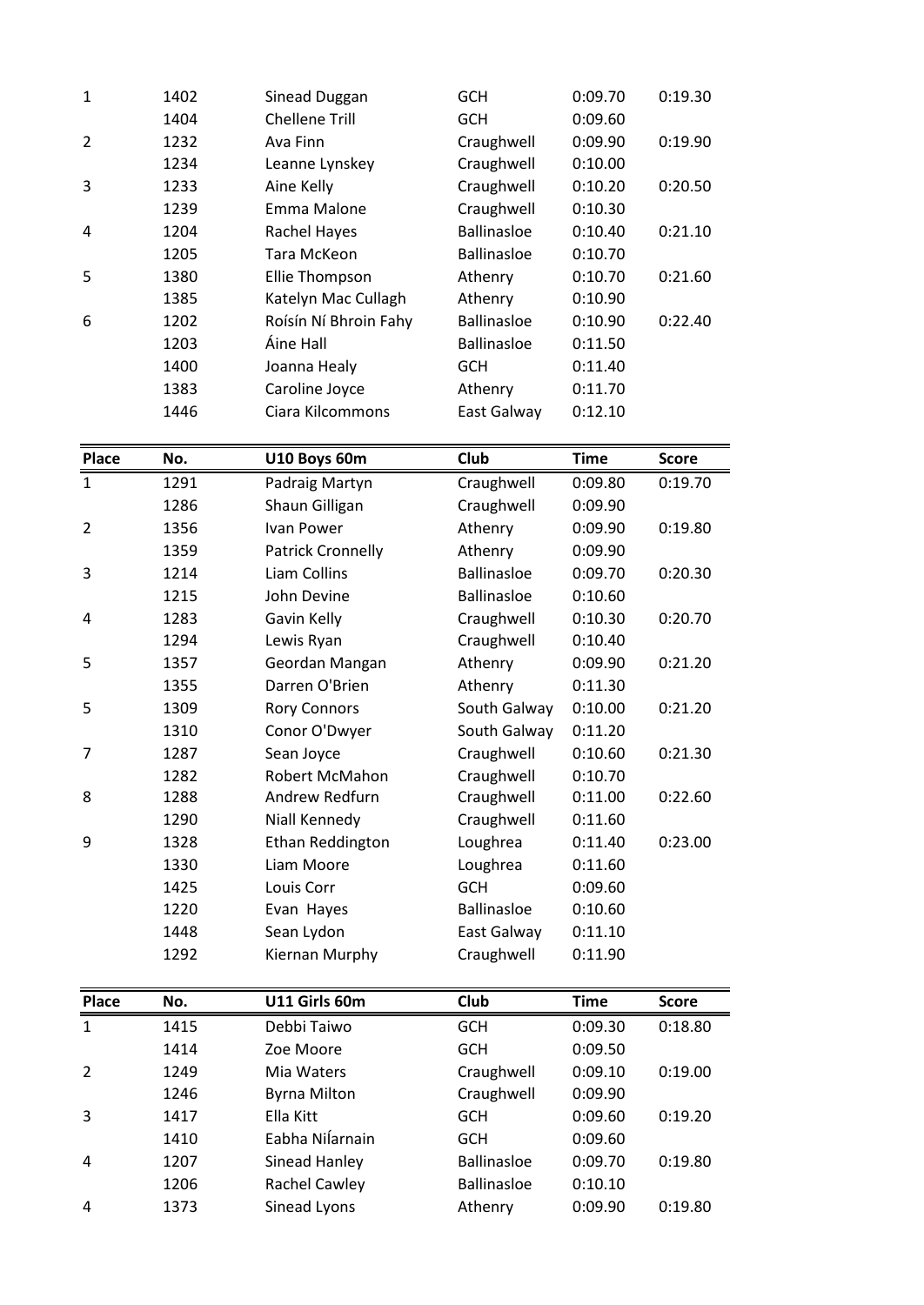|                | 1372         |                                       |                           |                    |              |
|----------------|--------------|---------------------------------------|---------------------------|--------------------|--------------|
|                |              | Ciara McDonagh<br>Ella Ibidunni       | Athenry<br><b>GCH</b>     | 0:09.90            |              |
| 6              | 1413         |                                       |                           | 0:09.70            | 0:20.20      |
|                | 1408         | Mairead Flynn                         | <b>GCH</b>                | 0:10.50            |              |
| 7              | 1369         | Nessa Kelly                           | Athenry                   | 0:10.10            | 0:20.30      |
|                | 1377         | Ailbhe Keogh                          | Athenry                   | 0:10.20            |              |
| 8              | 1250         | Eimear Mulveen                        | Craughwell                | 0:10.30            | 0:20.80      |
|                | 1251         | Zoe Gilligan                          | Craughwell                | 0:10.50            |              |
| 9              | 1252         | Caoimhe Dalton                        | Craughwell                | 0:10.60            | 0:21.30      |
|                | 1244         | Sinead Keane                          | Craughwell                | 0:10.70            |              |
| 10             | 1378         | Sarah Dowling                         | Athenry                   | 0:10.60            | 0:21.50      |
|                | 1367         | Ava Earls                             | Athenry                   | 0:10.90            |              |
| 11             | 1411         | Ella-Rose McIntyre                    | <b>GCH</b>                | 0:10.90            | 0:22.20      |
|                | 1443         | Leigha Morris                         | <b>GCH</b>                | 0:11.30            |              |
| 12             | 1308         | Shauna Finn                           | South Galway              | 0:11.00            | 0:22.50      |
|                | 1307         | Caoimhe Kelleher                      | South Galway              | 0:11.50            |              |
| 13             | 1416         | Riona King                            | <b>GCH</b>                | 0:11.50            | 0:23.20      |
|                | 1409         | Cara Oates                            | <b>GCH</b>                | 0:11.70            |              |
|                | 1320         | <b>Chloe Casey</b>                    | Loughrea                  | 0:09.60            |              |
|                | 1368         | Megan Earls                           | Athenry                   | 0:10.90            |              |
|                | 1208         | Katie Naughton                        | <b>Ballinasloe</b>        | 0:11.00            |              |
|                | 1248         | <b>Roisin Philips</b>                 | Craughwell                | 0:11.60            |              |
| <b>Place</b>   | No.          | U11 Boys 60m                          | Club                      | <b>Time</b>        | <b>Score</b> |
| $\mathbf{1}$   | 1434         | Robert McDonnell                      | <b>GCH</b>                | 0:08.90            | 0:17.90      |
|                | 1436         | Kristan Flaherty                      | <b>GCH</b>                | 0:09.00            |              |
|                |              |                                       |                           | 0:08.90            |              |
| $\overline{2}$ | 1354         | Ufoma Obodo                           | Athenry                   |                    | 0:18.20      |
|                | 1387         | <b>Ruairi Collins</b>                 | Athenry                   | 0:09.30            |              |
| 3              | 1433         | Jonathan McGrath                      | <b>GCH</b>                | 0:09.30            | 0:18.80      |
|                | 1442         | Riain Kelly                           | <b>GCH</b>                | 0:09.50            |              |
| 3              | 1300         | Finbar McFadden                       | Craughwell                | 0:09.30            | 0:18.80      |
|                | 1301         | Ryan Gallagher                        | Craughwell                | 0:09.50            |              |
| 5              | 1313         | Cian Ford                             | South Galway              | 0:09.70            | 0:19.40      |
|                | 1311         | Eli Sheedy                            | South Galway              | 0:09.70            |              |
| 6              | 1297         | Cian Garman                           | Craughwell                | 0:09.70            | 0:19.60      |
|                | 1298         | David Lee                             | Craughwell                | 0:09.90            |              |
| 6              | 1435         | <b>Niall Costello</b>                 | <b>GCH</b>                | 0:09.60            | 0:19.60      |
|                | 1444         | Conor Glynn                           | <b>GCH</b>                | 0:10.00            |              |
| 8              | 1312         | Adam Finn                             | South Galway              | 0:09.90            | 0:20.10      |
|                | 1314         | Killian Ford                          | South Galway              | 0:10.20            |              |
| 9              | 1219         | Tom Fitzpatrick                       | <b>Ballinasloe</b>        | 0:09.60            | 0:20.20      |
|                | 1217         | <b>Gerard Colleran</b>                | <b>Ballinasloe</b>        | 0:10.60            |              |
| 10             | 1256         | Garvin Surlis                         |                           | 0:10.30            | 0:20.50      |
|                | 1258         |                                       | Craughwell                | 0:10.20            |              |
|                |              | Kyle Moorhead                         | Craughwell                |                    |              |
| 10             | 1350<br>1347 | Cormac Hynes                          | Athenry                   | 0:10.00<br>0:10.50 | 0:20.50      |
| 12             |              | <b>Adam Reilly</b><br>Michael McGuire | Athenry<br><b>GCH</b>     |                    |              |
|                | 1437         |                                       |                           | 0:10.30            | 0:20.70      |
|                | 1432         | Rian Duggan                           | <b>GCH</b>                | 0:10.40            |              |
|                | 1445<br>1255 | Eanna Boyle<br>Jason Murphy           | East Galway<br>Craughwell | 0:10.00<br>0:10.30 |              |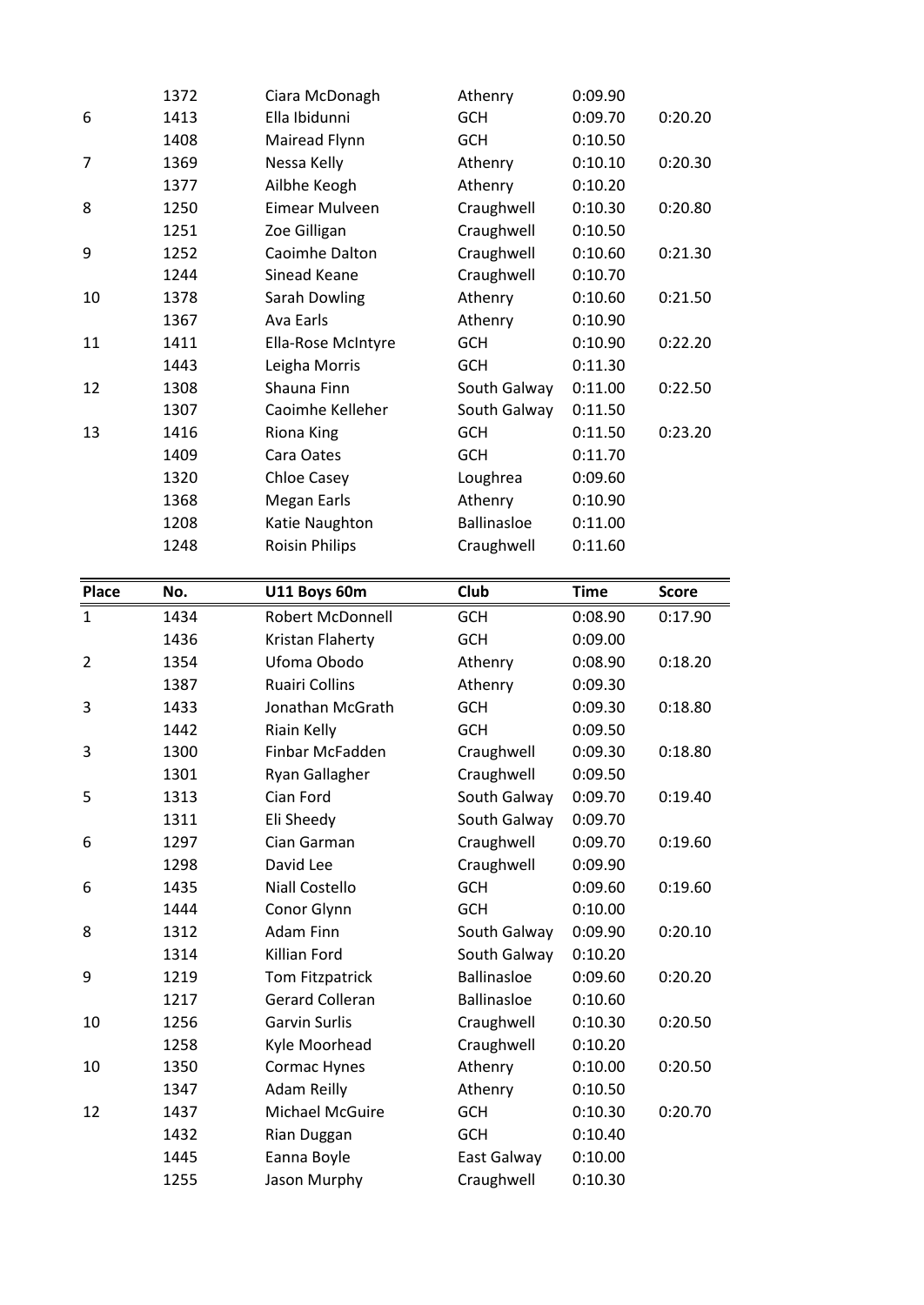| Place        | No.          | U9 Girls 300m                      | Club                             | <b>Time</b>      | <b>Score</b> |
|--------------|--------------|------------------------------------|----------------------------------|------------------|--------------|
| 1            | 1200         | Shauna Mitchell                    | <b>Ballinasloe</b>               | 1:02.7           | 2:05.8       |
|              | 1201         | Emma Mitchell                      | <b>Ballinasloe</b>               | 1:03.1           |              |
| 2            | 1228         | Emily Miskella                     | Craughwell                       | 1:00.6           | 2:06.5       |
|              | 1224         | Rebekah Flynn                      | Craughwell                       | 1:05.9           |              |
| 3            | 1306         | <b>Roisin Dalton</b>               | South Galway                     | 1:03.1           | 2:14.7       |
|              | 1304         | Niamh Killoran                     | South Galway                     | 1:11.6           | 2:14.7       |
|              | 1397         | Aoibhinn Costello                  | <b>GCH</b>                       | 0:56.9           |              |
|              | 1220         | ?                                  | <b>Ballinasloe</b>               | 1:13.5           |              |
|              | 1360         | ?                                  | Athenry                          | 1:14.3           |              |
|              | 1222         | Lucy Duggan                        | Craughwell                       | 1:17.2           |              |
|              |              |                                    |                                  |                  |              |
| <b>Place</b> | No.          | U9 Boys 300m                       | Club                             | <b>Time</b>      | <b>Score</b> |
| 1            | 1211         | <b>Shane Fitzpatrick</b>           | <b>Ballinasloe</b>               | 0:52.7           | 1:47.2       |
|              | 1212         | Conor Harley                       | <b>Ballinasloe</b>               | 0:54.5           |              |
| 2            | 1340         | Calum Healey                       | Athenry                          | 0:59.1           | 2:01.5       |
|              | 1335         | Mikey Kelly                        | Athenry                          | 1:02.4           |              |
| 2            | 1213         | Charlie Naughton                   | <b>Ballinasloe</b>               | 0:57.8           | 2:01.5       |
|              | 1210         | Tom Cafferky                       | <b>Ballinasloe</b>               | 1:03.7           |              |
| 4            | 1276         | Kieran O'Connor                    | Craughwell                       | 1:01.6           | 2:03.7       |
|              | 1278         | Lukas Schukat                      | Craughwell                       | 1:02.1           |              |
| 5            | 1275         | Liam Mulveen                       | Craughwell                       | 1:03.4           | 2:07.9       |
|              | 1273         | Daragh McCartin                    | Craughwell                       | 1:04.5           |              |
| 6            | 1341         | <b>Adam Molloy</b>                 | Athenry                          | 1:04.1           | 2:16.6       |
|              | 1345         | Andrew Cronnelly                   | Athenry                          | 1:12.5           |              |
| 7            | 1321         | David Headd                        | Loughrea                         | 1:10.1           | 2:22.1       |
|              | 1323         | <b>Bryan Fleming</b>               | Loughrea                         | 1:12.0           |              |
| 8            | 1262         | <b>Findlay Budge</b>               | Craughwell                       | 1:10.9           | 2:22.4       |
|              | 1263         | Eoin Byrne                         | Craughwell                       | 1:11.5           |              |
| 9            | 1271         | Odhran Keane                       | Craughwell                       | 1:12.5           | 2:27.2       |
|              | 1269         | Evan Fowler                        | Craughwell                       | 1:14.7           |              |
| 10           | 1265         | Donal Reilly                       | Craughwell                       | 1:19.5           | 2:39.6       |
|              |              |                                    |                                  |                  |              |
|              | 1260<br>1209 | <b>Harry Barlow</b><br>Ben Bleahen | Craughwell<br><b>Ballinasloe</b> | 1:20.1<br>1:07.9 |              |
|              | 1343         | Sean Keogh                         | Athenry                          | 1:14.2           |              |
|              |              |                                    |                                  |                  |              |
| Place        | No.          | <b>U10 Girls 500m</b>              | Club                             | <b>Time</b>      | <b>Score</b> |
| $\mathbf{1}$ | 1381         | <b>Ellie Cronin</b>                | Athenry                          | 1:46.7           | 3:34.0       |
|              | 1386         | Saoirse Healey                     | Athenry                          | 1:47.3           |              |
| 2            | 1404         | <b>Chellene Trill</b>              | <b>GCH</b>                       | 1:44.9           | 3:35.7       |
|              | 1402         | Sinead Duggan                      | <b>GCH</b>                       | 1:50.8           |              |
| 3            | 1202         | Roísín Ní Bhroin Fahy              | <b>Ballinasloe</b>               | 1:53.8           | 3:48.4       |
|              | 1204         | Rachel Hayes                       | <b>Ballinasloe</b>               | 1:54.6           |              |
| 4            | 1384         | Caitlin Mullen                     | Athenry                          | 1:52.2           | 3:52.1       |
|              | 1380         | Ellie Thompson                     | Athenry                          | 1:59.9           |              |
| 5            | 1235         | Kate Reilly                        | Craughwell                       | 1:52.6           | 3:54.0       |
|              | 1236         | Sarah Kelly                        |                                  | 2:01.4           |              |
|              |              | Sorcha McGinley                    | Craughwell<br><b>GCH</b>         |                  |              |
| 6            | 1406         |                                    |                                  | 1:59.5           | 4:09.4       |
|              | 1400         | Joanna Healy                       | <b>GCH</b>                       | 2:09.9           |              |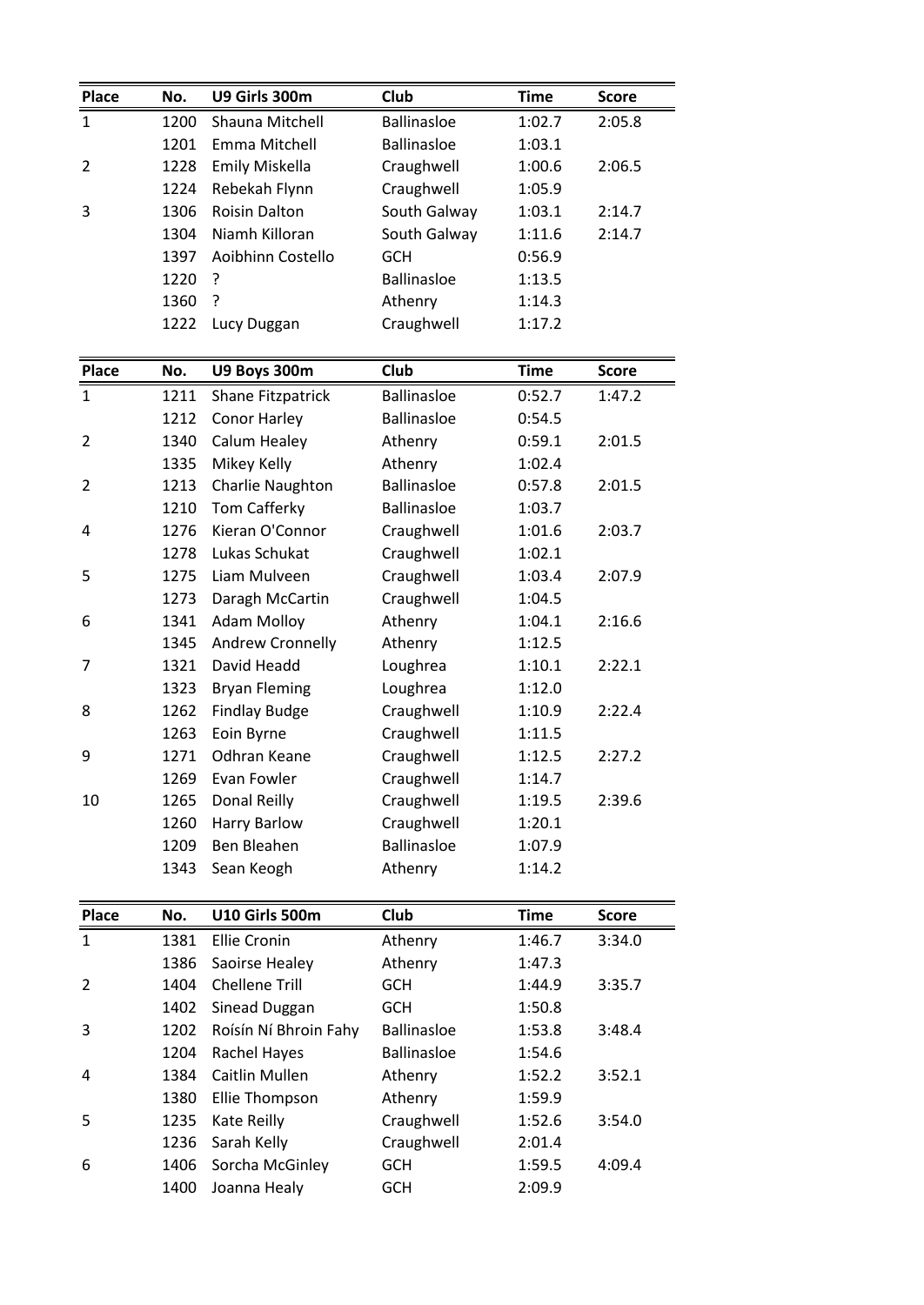|                                             | 1237 | Aoife Kelly                              | Craughwell                | 2:04.2                |              |
|---------------------------------------------|------|------------------------------------------|---------------------------|-----------------------|--------------|
|                                             |      |                                          |                           |                       |              |
| Place                                       | No.  | <b>U10 Boys 500m</b>                     | Club                      | <b>Time</b>           | <b>Score</b> |
| $\mathbf{1}$                                | 1214 | Liam Collins                             | <b>Ballinasloe</b>        | 1:42.3                | 3:31.9       |
|                                             | 1220 | Evan Hayes                               | <b>Ballinasloe</b>        | 1:49.6                |              |
| 2                                           | 1356 | Ivan Power                               | Athenry                   | 1:44.9                | 3:33.0       |
|                                             | 1359 | <b>Patrick Cronnelly</b>                 | Athenry                   | 1:48.1                |              |
| 3                                           | 1280 | Fionn McArdle                            | Craughwell                | 1:46.9                | 3:36.1       |
|                                             | 1286 | Shaun Gilligan                           | Craughwell                | 1:49.2                |              |
| 4                                           | 1309 | <b>Rory Connors</b>                      | South Galway              | 1:46.9                | 3:41.5       |
|                                             | 1310 | Conor O'Dwyer                            | South Galway              | 1:54.6                |              |
| 5                                           | 1327 | Kieran Hanrahan                          | Loughrea                  | 1:49.8                | 3:44.2       |
|                                             | 1329 | Conor O'Higgins                          | Loughrea                  | 1:54.4                |              |
| 6                                           | 1355 | Darren O'Brien                           | Athenry                   | 1:51.1                | 3:49.8       |
|                                             | 1360 | Luke Burke                               | Athenry                   | 1:58.7                |              |
| 7                                           | 1281 | Conor Trehy                              | Craughwell                | 2:00.4                | 4:03.5       |
|                                             | 1287 | Sean Joyce                               | Craughwell                | 2:03.1                |              |
| 8                                           | 1294 | Lewis Ryan                               | Craughwell                | 2:03.2                | 4:08.8       |
|                                             | 1292 | Kiernan Murphy                           | Craughwell                | 2:05.6                |              |
|                                             | 1326 | Millar Counihan                          | Loughrea                  | 1:56.8                |              |
|                                             | 1288 | Andrew Redfurn                           | Craughwell                | 2:47.7                |              |
|                                             |      |                                          |                           |                       |              |
| Place                                       | No.  | <b>U11 Girls 600m</b>                    | <b>Club</b>               | <b>Time</b>           | <b>Score</b> |
| 1                                           | 1247 | Ailbhe Miskella                          | Craughwell                | 2:10.9                | 4:23.6       |
|                                             | 1242 | Sarah McCartin                           | Craughwell                | 2:12.7                |              |
| 2                                           | 1376 | Freya Bohan                              | Athenry                   | 2:13.9                | 4:34.3       |
|                                             | 1372 | Ciara McDonagh                           | Athenry                   | 2:20.4                |              |
| 3                                           | 1449 | Amy Kilcommons                           | East Galway               | 2:15.5                | 4:40.2       |
|                                             | 1450 | <b>Aisling Cooley</b>                    | East Galway               | 2:24.7                |              |
| 4                                           | 1246 | <b>Byrna Milton</b>                      | Craughwell                | 2:18.7                | 4:44.8       |
|                                             | 1244 | Sinead Keane                             | Craughwell                | 2:26.1                |              |
|                                             | 1206 | <b>Rachel Cawley</b>                     | <b>Ballinasloe</b>        | 2:22.8                | 4:46.9       |
|                                             |      |                                          |                           |                       |              |
|                                             |      |                                          |                           |                       |              |
|                                             | 1207 | Sinead Hanley                            | <b>Ballinasloe</b>        | 2:24.1                |              |
|                                             | 1411 | Ella-Rose McIntyre                       | <b>GCH</b>                | 2:25.5                | 4:54.2       |
|                                             | 1415 | Debbi Taiwo                              | <b>GCH</b>                | 2:28.7                |              |
|                                             | 1245 | Sarah Woods                              | Craughwell                | 2:27.1                | 4:56.3       |
|                                             | 1253 | Ciara Commins                            | Craughwell                | 2:29.2                |              |
|                                             | 1307 | Caoimhe Kelleher                         | South Galway              | 2:26.6                | 5:01.5       |
|                                             | 1308 | Shauna Finn                              | South Galway              | 2:34.9                |              |
|                                             | 1370 | <b>Danielle Collins</b>                  | Athenry                   | 2:27.8                | 5:02.3       |
|                                             | 1371 | Jessica Reilly                           | Athenry                   | 2:34.5                |              |
|                                             | 1375 | Laosie O'Shea                            | Athenry                   | 2:34.8                | 5:11.9       |
|                                             | 1374 | Aoibhe Deeley                            | Athenry                   | 2:37.1                |              |
|                                             | 1320 | Chloe Casey                              | Loughrea                  | 2:06.4                |              |
|                                             | 1208 | Katie Naughton                           | <b>Ballinasloe</b>        | 2:30.6                |              |
|                                             | 1379 | Leanne Frawley                           | Athenry                   | 2:37.2                |              |
|                                             |      |                                          |                           |                       |              |
| 5<br>6<br>7<br>8<br>9<br>10<br><b>Place</b> | No.  | <b>U11 Boys 600m</b><br>Kristan Flaherty | <b>Club</b><br><b>GCH</b> | <b>Time</b><br>1:59.1 | <b>Score</b> |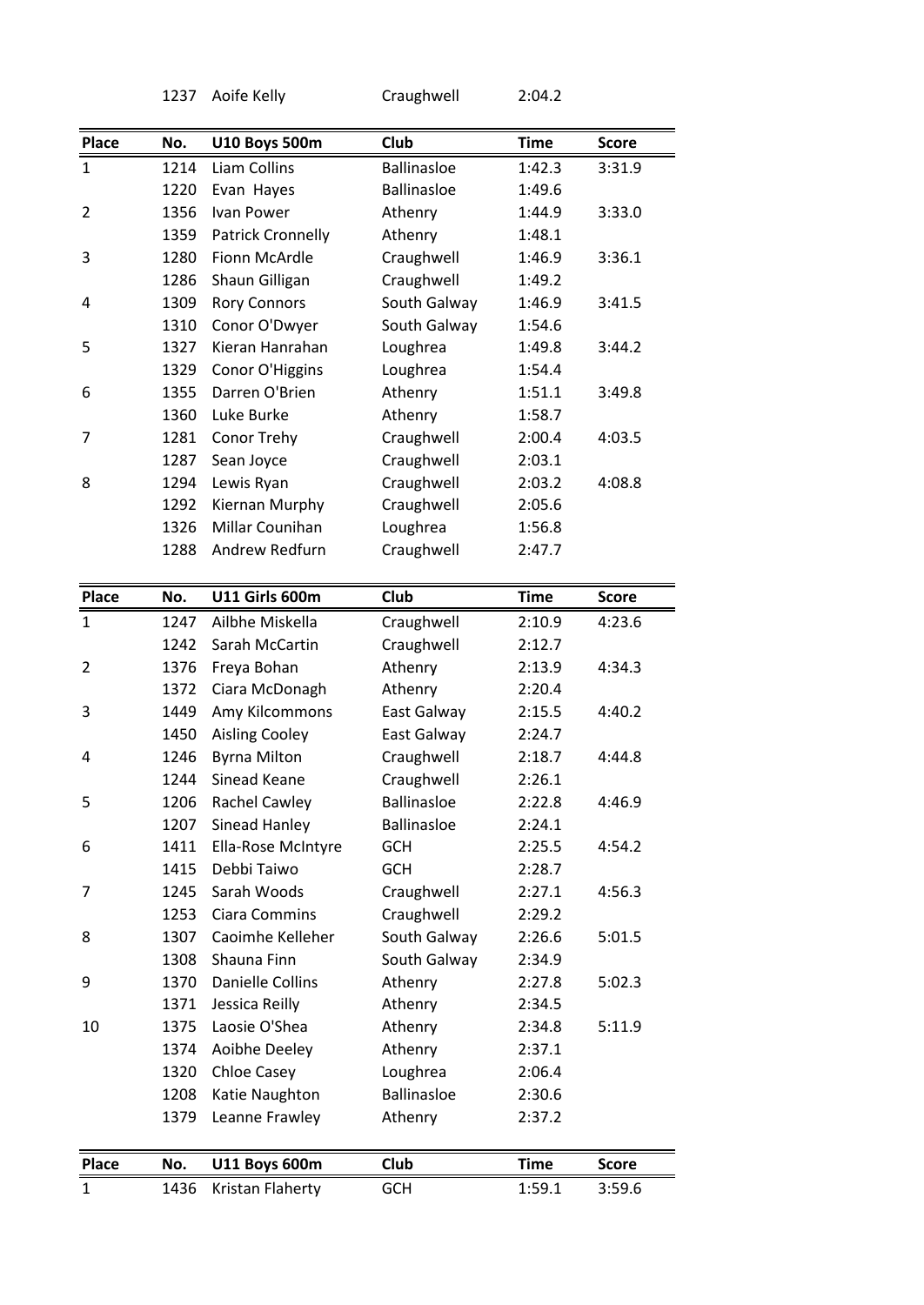|                | 1434 | <b>Robert McDonnell</b> | <b>GCH</b>         | 2:00.5 |        |
|----------------|------|-------------------------|--------------------|--------|--------|
| $\overline{2}$ | 1300 | Finbar McFadden         | Craughwell         | 1:58.8 | 4:01.3 |
|                | 1299 | <b>Alex Evans</b>       | Craughwell         | 2:02.5 |        |
| 3              | 1387 | <b>Ruairi Collins</b>   | Athenry            | 2:00.5 | 4:12.8 |
|                | 1348 | <b>James Cummins</b>    | Athenry            | 2:12.3 |        |
| 4              | 1444 | Conor Glynn             | <b>GCH</b>         | 2:13.7 | 4:28.2 |
|                | 1431 | <b>Nils Parsons</b>     | <b>GCH</b>         | 2:14.5 |        |
| 5              | 1298 | David Lee               | Craughwell         | 2:08.1 | 4:28.5 |
|                | 1258 | Kyle Moorhead           | Craughwell         | 2:20.4 |        |
| 6              | 1316 | Luke Prendergast        | South Galway       | 2:11.1 | 4:33.5 |
|                | 1312 | <b>Adam Finn</b>        | South Galway       | 2:22.4 |        |
| $\overline{7}$ | 1219 | Tom Fitzpatrick         | <b>Ballinasloe</b> | 2:13.2 | 4:34.7 |
|                | 1216 | Josh Bleahen            | <b>Ballinasloe</b> | 2:21.5 |        |
| 8              | 1430 | <b>Barry Murphy</b>     | <b>GCH</b>         | 2:16.0 | 4:39.4 |
|                | 1432 | Rian Duggan             | <b>GCH</b>         | 2:23.4 |        |
| 9              | 1352 | Shea Hennessy           | Athenry            | 2:13.9 | 4:39.8 |
|                | 1354 | Ufoma Obodo             | Athenry            | 2:25.9 |        |
| 10             | 1259 | Lorcan Budge            | Craughwell         | 2:25.6 | 4:56.8 |
|                | 1257 | <b>Dylan Fowler</b>     | Craughwell         | 2:31.2 |        |
|                | 1445 | Eanna Boyle             | East Galway        | 2:17.4 |        |
|                | 1217 | <b>Gerard Colleran</b>  | <b>Ballinasloe</b> | 2:25.9 |        |
|                | 1429 | Sean Ford               | <b>GCH</b>         | 2:29.9 |        |
|                | 1255 | Jason Murphy            | Craughwell         | 2:33.1 |        |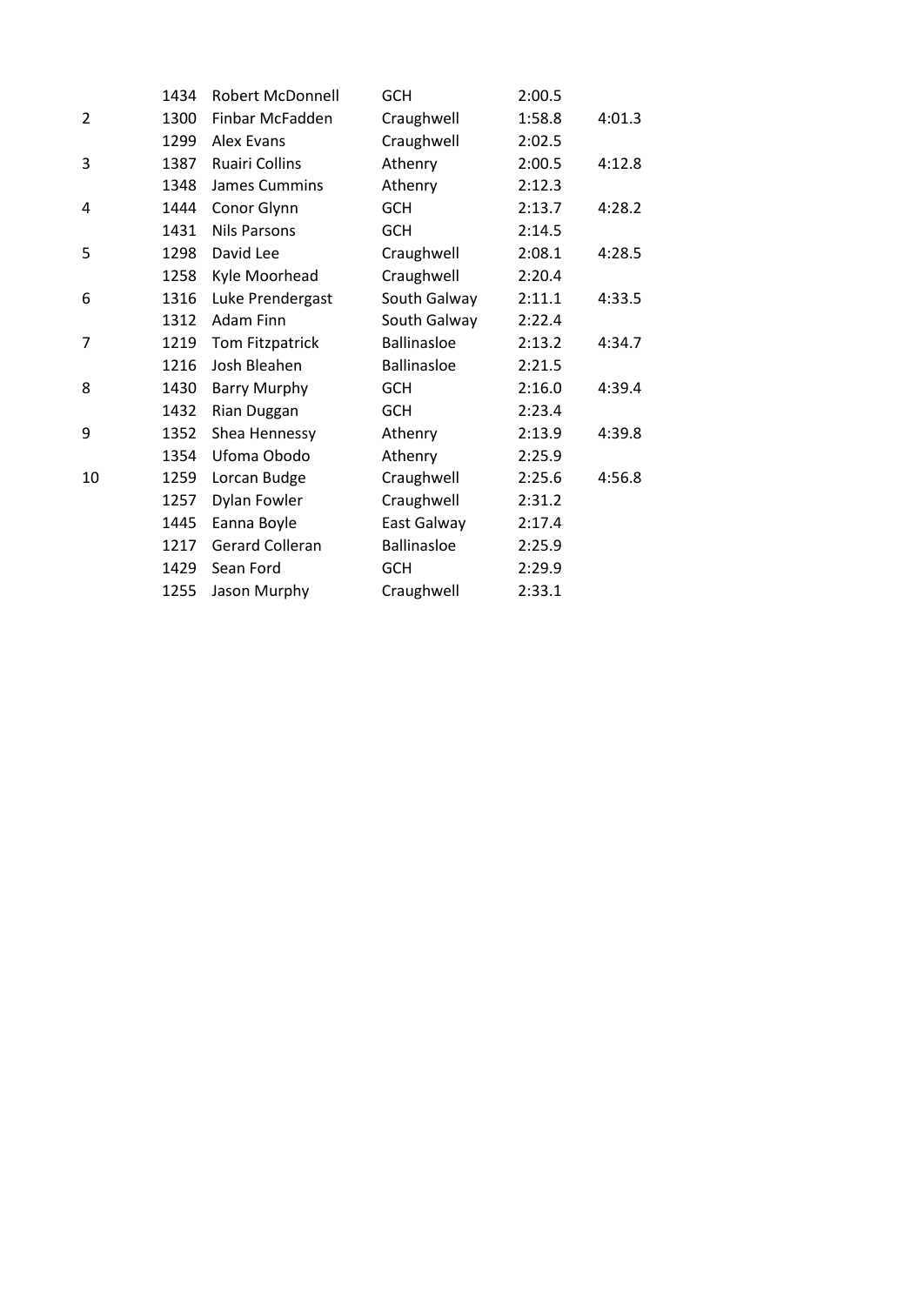| Place        | No.  |                                | <b>Club</b>           | <b>Best</b> |              |
|--------------|------|--------------------------------|-----------------------|-------------|--------------|
|              |      | <b>U9 Boys Long Jump</b>       |                       |             | <b>Score</b> |
| $\mathbf{1}$ | 1342 | Darragh Gilhooley              | Athenry               | 2.72        | 5.47         |
|              | 1339 | <b>Fearghus Deeley</b>         | Athenry<br><b>GCH</b> | 2.75        | 5.43         |
| 2            | 1420 | Conor Flynn<br>Ruan O'hlarnain |                       | 2.77        |              |
|              | 1419 |                                | <b>GCH</b>            | 2.66        |              |
| 2            | 1278 | Lukas Schukat                  | Craughwell            | 2.76        | 5.43         |
|              | 1275 | Liam Mulveen                   | Craughwell            | 2.67        |              |
| 4            | 1323 | <b>Bryan Fleming</b>           | Loughrea              | 2.75        | 5.25         |
|              | 1324 | <b>Oisin Headd Connolly</b>    | Loughrea              | 2.50        |              |
| 5            | 1273 | Daragh McCartin                | Craughwell            | 2.62        | 5.18         |
|              | 1271 | Odhran Keane                   | Craughwell            | 2.56        |              |
| 6            | 1267 | <b>Niall Cummins</b>           | Craughwell            | 2.54        | 5.07         |
|              | 1279 | <b>Michael Trehy</b>           | Craughwell            | 2.53        |              |
| 7            | 1338 | Conor Knight                   | Athenry               | 2.50        | 4.93         |
|              | 1343 | Sean Keogh                     | Athenry               | 2.43        |              |
| 8            | 1421 | Raef Ford                      | <b>GCH</b>            | 2.53        | 4.87         |
|              | 1418 | Shane Whyte                    | <b>GCH</b>            | 2.34        |              |
| 9            | 1322 | Lorcan Leahy                   | Loughrea              | 2.36        | 4.57         |
|              | 1321 | David Headd                    | Loughrea              | 2.21        |              |
| 10           | 1261 | Ben Brady                      | Craughwell            | 2.31        | 4.23         |
|              | 1264 | Kian Cloonan                   | Craughwell            | 1.92        |              |
| 11           | 1266 | Rory Cosgrove                  | Craughwell            | 1.78        | 3.43         |
|              | 1268 | <b>Ben Cunniffe</b>            | Craughwell            | 1.65        |              |
|              | 1344 | Sean Sobal                     | Athenry               | 2.14        |              |
|              | 1325 | Kyle Clancy                    | Loughrea              | 1.50        |              |
| Place        | No.  | <b>U9 Girls Long Jump</b>      | Club                  | <b>Best</b> | <b>Score</b> |
| 1            | 1361 | Sophie O'Brien                 |                       | 3.06        | 5.59         |
|              | 1362 | Aoife Wall                     | Athenry<br>Athenry    | 2.53        |              |
| 2            | 1224 | Rebekah Flynn                  | Craughwell            | 2.80        | 5.56         |
|              | 1228 | Emily Miskella                 | Craughwell            | 2.76        |              |
| 3            | 1394 | Emma Moore                     | <b>GCH</b>            | 2.80        | 5.03         |
|              |      |                                |                       |             |              |
|              | 1396 | Anne Marie Egan                | <b>GCH</b>            | 2.23        |              |
| 4            | 1231 | Molly Sullivan                 | Craughwell            | 2.38        | 4.73         |
|              | 1227 | Rebecca Lynch                  | Craughwell            | 2.35        |              |
| 5            | 1363 | Lola Patten                    | Athenry               | 1.98        | 3.85         |
|              | 1365 | <b>Aisling Cronnelly</b>       | Athenry               | 1.87        |              |
|              | 1306 | Roisin Dalton                  | South Galway          | 2.46        |              |
|              | 1226 | Caoimhe Kenny                  | Craughwell            | 1.86        |              |
|              | 1395 | Sarah Maguire                  | <b>GCH</b>            | 1.80        |              |

| 1227 | Rebecca Lynch             | Craughwell   | 2.35        |              |
|------|---------------------------|--------------|-------------|--------------|
| 1363 | Lola Patten               | Athenry      | 1.98        | 3.85         |
| 1365 | <b>Aisling Cronnelly</b>  | Athenry      | 1.87        |              |
| 1306 | <b>Roisin Dalton</b>      | South Galway | 2.46        |              |
| 1226 | Caoimhe Kenny             | Craughwell   | 1.86        |              |
| 1395 | Sarah Maguire             | GCH          | 1.80        |              |
| 1364 | Saoirse Monaghan          | Athenry      | 1.50        |              |
|      |                           |              |             |              |
| No.  | <b>U10 Boys Long Jump</b> | Club         | <b>Best</b> | <b>Score</b> |
| 1357 | Geordan Mangan            | Athenry      | 3.42        | 6.35         |
| 1360 | Luke Burke                | Athenry      | 2.93        |              |
| 1291 | Padraig Martyn            | Craughwell   | 3.12        | 6.17         |

|              | 1304 | <b>S</b> Saultse Monaghan | Attienty   | <b>J.JU</b> |              |
|--------------|------|---------------------------|------------|-------------|--------------|
| <b>Place</b> | No.  | <b>U10 Boys Long Jump</b> | Club       | <b>Best</b> | <b>Score</b> |
| 1            | 1357 | Geordan Mangan            | Athenry    | 3.42        | 6.35         |
|              | 1360 | Luke Burke                | Athenry    | 2.93        |              |
|              | 1291 | Padraig Martyn            | Craughwell | 3.12        | 6.17         |
|              | 1280 | Fionn McArdle             | Craughwell | 3.05        |              |
| 3            | 1281 | Conor Trehy               | Craughwell | 2.93        | 5.58         |
|              | 1296 | Sean Cahill               | Craughwell | 2.65        |              |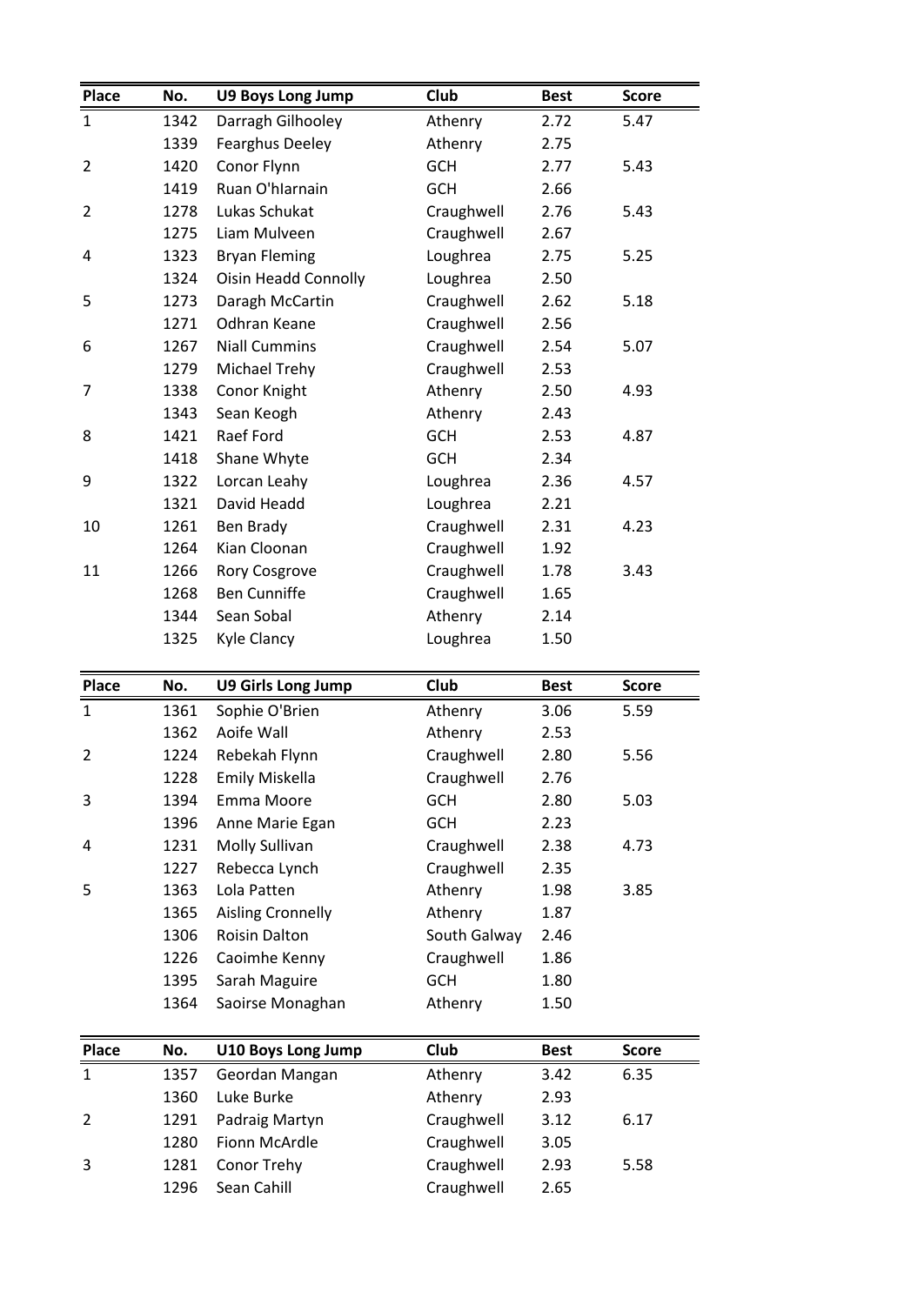| 5<br>Kieran Hanrahan<br>Loughrea<br>1327<br>2.74<br>5.47<br>1328<br>Ethan Reddington<br>Loughrea<br>2.73<br>Craughwell<br>6<br>1293<br>Frey Davy<br>2.47<br>4.91<br><b>Oisin Davis</b><br>Craughwell<br>1284<br>2.44<br>7<br>1282<br>Robert McMahon<br>Craughwell<br>2.36<br>4.69<br>Craughwell<br>1290<br>Niall Kennedy<br>2.33<br>Craughwell<br>8<br><b>Charlie Black</b><br>1285<br>2.13<br>4.03<br>Liam Diviney<br>Craughwell<br>1289<br>1.90<br>Callum Holly<br>1358<br>Athenry<br>2.61<br>Sean Lydon<br>East Galway<br>1448<br>2.23<br>1330<br>Liam Moore<br>Loughrea<br>2.17<br>Club<br><b>Place</b><br><b>U10 Girls Long Jump</b><br>No.<br><b>Best</b><br><b>Score</b> |
|---------------------------------------------------------------------------------------------------------------------------------------------------------------------------------------------------------------------------------------------------------------------------------------------------------------------------------------------------------------------------------------------------------------------------------------------------------------------------------------------------------------------------------------------------------------------------------------------------------------------------------------------------------------------------------|
|                                                                                                                                                                                                                                                                                                                                                                                                                                                                                                                                                                                                                                                                                 |
|                                                                                                                                                                                                                                                                                                                                                                                                                                                                                                                                                                                                                                                                                 |
|                                                                                                                                                                                                                                                                                                                                                                                                                                                                                                                                                                                                                                                                                 |
|                                                                                                                                                                                                                                                                                                                                                                                                                                                                                                                                                                                                                                                                                 |
|                                                                                                                                                                                                                                                                                                                                                                                                                                                                                                                                                                                                                                                                                 |
|                                                                                                                                                                                                                                                                                                                                                                                                                                                                                                                                                                                                                                                                                 |
|                                                                                                                                                                                                                                                                                                                                                                                                                                                                                                                                                                                                                                                                                 |
|                                                                                                                                                                                                                                                                                                                                                                                                                                                                                                                                                                                                                                                                                 |
|                                                                                                                                                                                                                                                                                                                                                                                                                                                                                                                                                                                                                                                                                 |
|                                                                                                                                                                                                                                                                                                                                                                                                                                                                                                                                                                                                                                                                                 |
|                                                                                                                                                                                                                                                                                                                                                                                                                                                                                                                                                                                                                                                                                 |
|                                                                                                                                                                                                                                                                                                                                                                                                                                                                                                                                                                                                                                                                                 |
|                                                                                                                                                                                                                                                                                                                                                                                                                                                                                                                                                                                                                                                                                 |
| Millar Counihan<br>1326<br>Loughrea<br>2.75                                                                                                                                                                                                                                                                                                                                                                                                                                                                                                                                                                                                                                     |
| 4<br>1329<br>Conor O'Higgins<br>Loughrea<br>2.78<br>5.53                                                                                                                                                                                                                                                                                                                                                                                                                                                                                                                                                                                                                        |

|                | 1338 | Caliulii Holly      | Attienty    | 2.OT        |              |
|----------------|------|---------------------|-------------|-------------|--------------|
|                | 1448 | Sean Lydon          | East Galway | 2.23        |              |
|                | 1330 | Liam Moore          | Loughrea    | 2.17        |              |
|                |      |                     |             |             |              |
| <b>Place</b>   | No.  | U10 Girls Long Jump | Club        | <b>Best</b> | <b>Score</b> |
| $\mathbf{1}$   | 1232 | Ava Finn            | Craughwell  | 3.46        | 6.79         |
|                | 1233 | Aine Kelly          | Craughwell  | 3.33        |              |
| $\overline{2}$ | 1386 | Saoirse Healey      | Athenry     | 3.36        | 6.59         |
|                | 1381 | <b>Ellie Cronin</b> | Athenry     | 3.23        |              |
| 3              | 1235 | Kate Reilly         | Craughwell  | 3.25        | 6.42         |
|                | 1234 | Leanne Lynskey      | Craughwell  | 3.17        |              |
| 4              | 1237 | Aoife Kelly         | Craughwell  | 3.03        | 6.05         |
|                | 1239 | Emma Malone         | Craughwell  | 3.02        |              |
| 5              | 1383 | Caroline Joyce      | Athenry     | 2.61        | 5.13         |
|                | 1385 | Katelyn Mac Cullagh | Athenry     | 2.52        |              |
| 6              | 1236 | Sarah Kelly         | Craughwell  | 2.56        | 4.95         |
|                | 1238 | Aoife O'Connor      | Craughwell  | 2.39        |              |
|                | 1446 | Ciara Kilcommons    | East Galway | 2.78        |              |
|                | 1406 | Sorcha McGinley     | <b>GCH</b>  | 2.65        |              |
|                | 1382 | Clara Patten        | Athenry     | 2.30        |              |
|                |      |                     |             |             |              |
| <b>Place</b>   | No.  | U11 Boys Long Jump  | Club        | <b>Best</b> | <b>Score</b> |
| 1              | 1433 | Jonathan McGrath    | <b>GCH</b>  | 3.62        | 6.89         |
|                | 1442 | Riain Kelly         | <b>GCH</b>  | 3.27        |              |

|                | 14UD | Sorcha McGiniey        | uun          | 2.05        |              |
|----------------|------|------------------------|--------------|-------------|--------------|
|                | 1382 | Clara Patten           | Athenry      | 2.30        |              |
|                |      |                        |              |             |              |
| <b>Place</b>   | No.  | U11 Boys Long Jump     | Club         | <b>Best</b> | <b>Score</b> |
| $\mathbf{1}$   | 1433 | Jonathan McGrath       | <b>GCH</b>   | 3.62        | 6.89         |
|                | 1442 | Riain Kelly            | <b>GCH</b>   | 3.27        |              |
| $\overline{2}$ | 1297 | Cian Garman            | Craughwell   | 3.33        | 6.57         |
|                | 1299 | Alex Evans             | Craughwell   | 3.24        |              |
| 3              | 1314 | Killian Ford           | South Galway | 3.30        | 6.47         |
|                | 1315 | Max Bonvicsini Bennett | South Galway | 3.17        |              |
| 4              | 1435 | <b>Niall Costello</b>  | <b>GCH</b>   | 3.08        | 6.00         |
|                | 1431 | <b>Nils Parsons</b>    | <b>GCH</b>   | 2.92        |              |
| 5              | 1331 | Darragh Conaghan       | Loughrea     | 3.00        | 5.94         |
|                | 1332 | Oisin Headd            | Loughrea     | 2.94        |              |
| 6              | 1348 | James Cummins          | Athenry      | 2.92        | 5.75         |
|                | 1350 | Cormac Hynes           | Athenry      | 2.83        |              |
| 7              | 1351 | Michael Cronnelly      | Athenry      | 2.81        | 5.39         |
|                | 1354 | Fuoma Oboco            | Athenry      | 2.58        |              |
| 8              | 1430 | <b>Barry Murphy</b>    | <b>GCH</b>   | 2.64        | 5.09         |
|                | 1437 | Michael McGuire        | <b>GCH</b>   | 2.45        |              |
| 9              | 1311 | Eli Sheedy             | South Galway | 2.45        | 4.76         |
|                | 1316 | Luke Prendergast       | South Galway | 2.31        |              |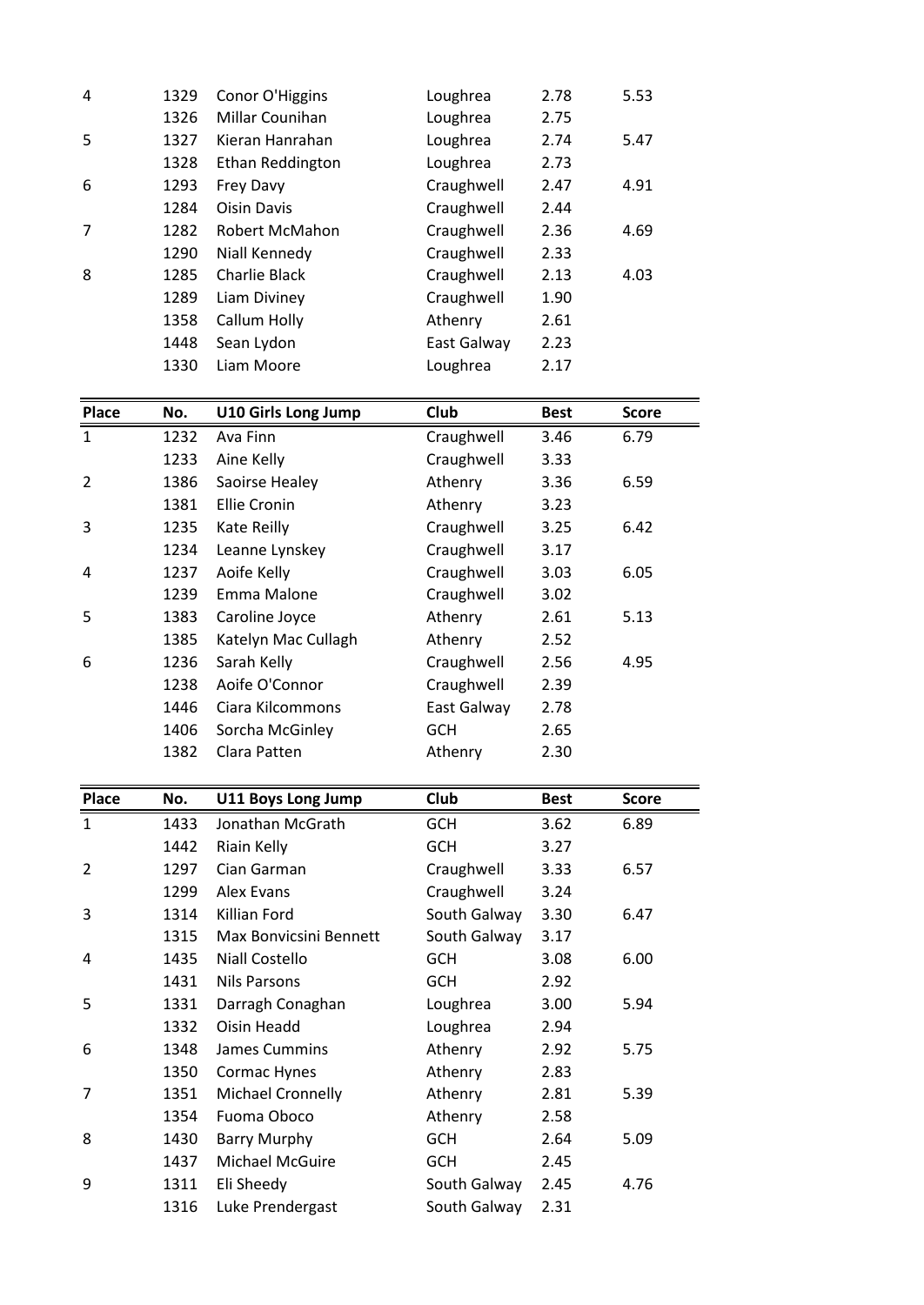| <b>Garvin Surlis</b><br>Craughwell<br>1256<br>3.08<br>Athenry<br>1349<br><b>Harry Power</b><br>2.44<br>1429<br>Sean Ford<br>2.41<br><b>GCH</b><br>Craughwell<br>Ryan Gallagher<br>1301<br>X<br>Adam Reilly<br>Athenry<br>1347<br>X<br><b>Club</b><br>No.<br><b>U11 Girls Long Jump</b><br><b>Best</b><br><b>Score</b> | Place |  |  |  |
|-----------------------------------------------------------------------------------------------------------------------------------------------------------------------------------------------------------------------------------------------------------------------------------------------------------------------|-------|--|--|--|
|                                                                                                                                                                                                                                                                                                                       |       |  |  |  |
|                                                                                                                                                                                                                                                                                                                       |       |  |  |  |
|                                                                                                                                                                                                                                                                                                                       |       |  |  |  |
|                                                                                                                                                                                                                                                                                                                       |       |  |  |  |
|                                                                                                                                                                                                                                                                                                                       |       |  |  |  |
|                                                                                                                                                                                                                                                                                                                       |       |  |  |  |
|                                                                                                                                                                                                                                                                                                                       |       |  |  |  |
|                                                                                                                                                                                                                                                                                                                       |       |  |  |  |

|                | 1429 | Sean Ford                  | ษ∪⊓         | 2.4 L       |              |
|----------------|------|----------------------------|-------------|-------------|--------------|
|                | 1301 | Ryan Gallagher             | Craughwell  | X           |              |
|                | 1347 | <b>Adam Reilly</b>         | Athenry     | X           |              |
|                |      |                            |             |             |              |
| Place          | No.  | <b>U11 Girls Long Jump</b> | Club        | <b>Best</b> | <b>Score</b> |
| $\mathbf{1}$   | 1249 | Mia Waters                 | Craughwell  | 3.57        | 7.13         |
|                | 1243 | Leannagh Gilligan          | Craughwell  | 3.56        |              |
| $\overline{2}$ | 1373 | Sinead Lyons               | Athenry     | 3.41        | 6.81         |
|                | 1376 | Freya Bohan                | Athenry     | 3.40        |              |
| 3              | 1241 | Eva Kelly                  | Craughwell  | 3.25        | 6.50         |
|                | 1242 | Sarah McCartin             | Craughwell  | 3.25        |              |
| 4              | 1414 | Zoe Moore                  | <b>GCH</b>  | 3.17        | 6.34         |
|                | 1417 | Ella Kitt                  | <b>GCH</b>  | 3.17        |              |
| 5              | 1247 | Ailbhe Miskella            | Craughwell  | 2.91        | 5.81         |
|                | 1252 | Caoimhe Dalton             | Craughwell  | 2.90        |              |
| 6              | 1374 | Aoibhe Deeley              | Athenry     | 2.84        | 5.67         |
|                | 1371 | Jessica Reilly             | Athenry     | 2.83        |              |
| 7              | 1408 | Mairead Flynn              | <b>GCH</b>  | 2.94        | 5.63         |
|                | 1410 | Eabha Nilarnain            | <b>GCH</b>  | 2.69        |              |
| 8              | 1245 | Sarah Woods                | Craughwell  | 2.76        | 5.49         |
|                | 1250 | Eimear Mulveen             | Craughwell  | 2.73        |              |
| 9              | 1449 | Amy Kilcommons             | East Galway | 2.69        | 5.30         |
|                | 1450 | <b>Aisling Cooley</b>      | East Galway | 2.61        |              |
| 10             | 1370 | <b>Danielle Collins</b>    | Athenry     | 2.58        | 5.14         |
|                | 1369 | Nessa Kelly                | Athenry     | 2.56        |              |
| 11             | 1409 | Cara Oates                 | <b>GCH</b>  | 2.46        | 4.81         |
|                | 1443 | Leigha Morris              | <b>GCH</b>  | 2.35        |              |
| 12             | 1379 | Leanne Frawley             | Athenry     | 2.53        | 4.47         |
|                | 1377 | Ailbhe Keogh               | Athenry     | 1.94        |              |
|                | 1253 | Ciara Commins              | Craughwell  | 2.18        |              |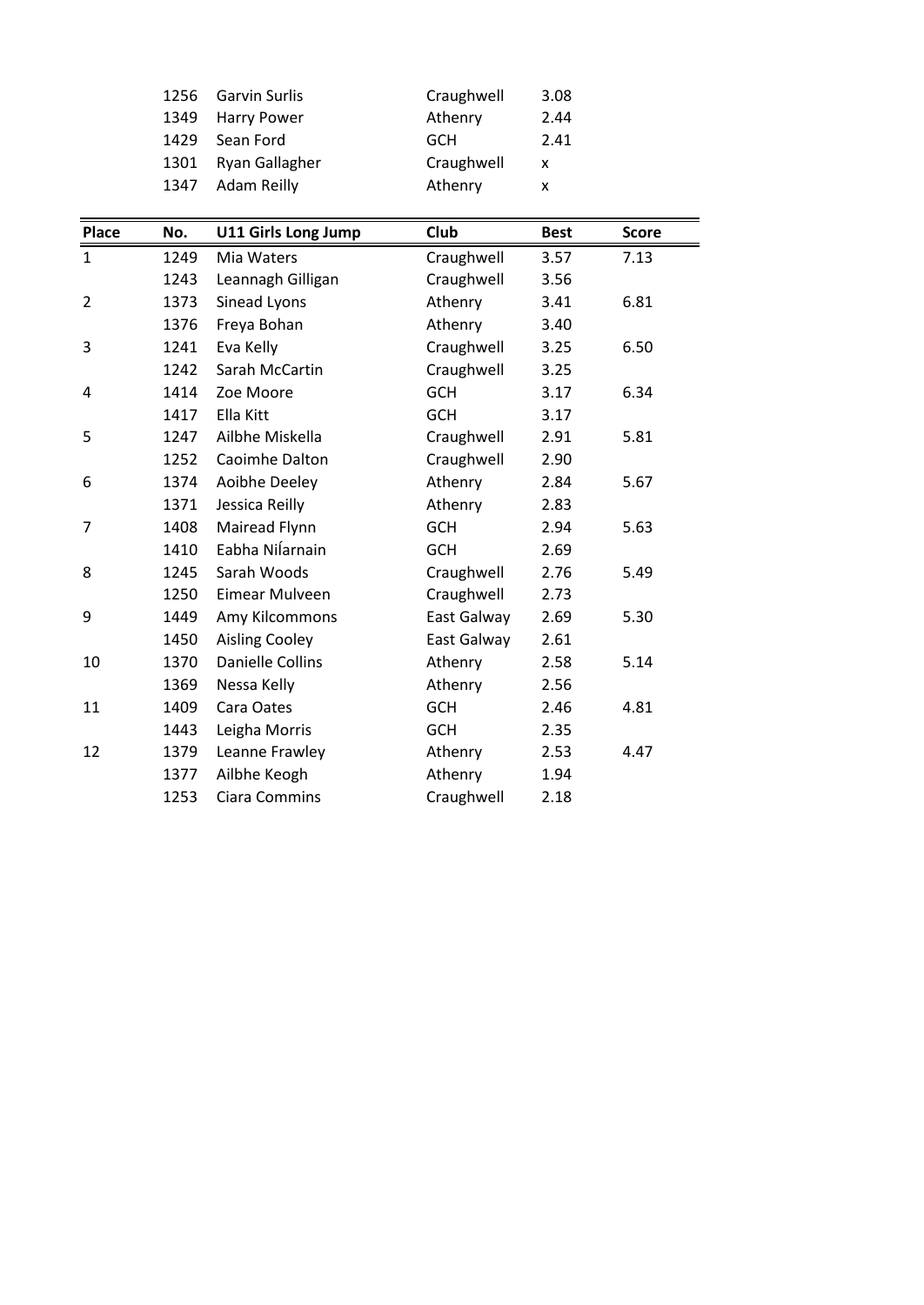| Place          | No. | <b>U9 Boys Ball Throw</b>                     | <b>Club</b>                  | <b>Best</b>    | <b>Score</b> |
|----------------|-----|-----------------------------------------------|------------------------------|----------------|--------------|
| 1              |     | 1277 Oisin Quirke                             | Craughwell                   | 17.38          | 34.66        |
|                |     | 1262 Findlay Budge                            | Craughwell                   | 17.28          |              |
| 2              |     | 1269 Evan Fowler                              | Craughwell                   | 15.55          | 30.13        |
|                |     | 1261 Ben Brady                                | Craughwell                   | 14.58          |              |
| 3              |     | 1263 Eoin Byrne                               | Craughwell                   | 13.53          | 27.03        |
|                |     | 1265 Donal Reilly                             | Craughwell                   | 13.50          |              |
| 4              |     | 1266 Rory Cosgrove                            | Craughwell                   | 12.37          | 24.49        |
|                |     | 1260 Harry Barlow                             | Craughwell                   | 12.12          |              |
| 5              |     | 1268 Ben Cunniffe                             | Craughwell                   | 11.55          | 23.02        |
|                |     | 1264 Kian Cloonan                             | Craughwell                   | 11.47          |              |
| 6              |     | 1338 Conor Knight                             | Athenry                      | 11.91          | 20.76        |
|                |     | 1344 Sean Sobal                               | Athenry                      | 8.85           |              |
| 7              |     | 1332 Oisin Headd                              | Loughrea                     | 11.22          | 20.74        |
|                |     | 1325 Kyle Clancy                              | Loughrea                     | 9.52           |              |
|                |     | 1272 Cathal Kelly                             | Craughwell                   | 10.54          |              |
| Place          | No. | <b>U9 Girls Ball Throw</b>                    | Club                         | <b>Best</b>    | <b>Score</b> |
| 1              |     | 1366 Amy Coffey                               | Athenry                      | 11.31          | 20.96        |
|                |     | 1364 Saoirse Monaghan                         | Athenry                      | 9.65           |              |
| 2              |     | 1223 Leah Farrelly                            | Craughwell                   | 10.19          | 20.04        |
|                |     | 1230 Alex Slamas                              | Craughwell                   | 9.85           |              |
|                |     | 1363 Lola Patten                              | Athenry                      | 9.30           |              |
|                |     | 1229 Leah Newell                              | Craughwell                   | 3.15           |              |
| Place          | No. | <b>U10 Boys Ball Throw</b>                    | Club                         | <b>Best</b>    | <b>Score</b> |
| $\mathbf{1}$   |     | 1296 Sean Cahill                              | Craughwell                   | 26.89          | 47.56        |
|                |     | 1294 Lewis Ryan                               | Craughwell                   | 20.67          |              |
| $\overline{2}$ |     | 1284 Oisin Davis                              | Craughwell                   | 17.72          | 33.12        |
|                |     | 1285 Charlie Black                            | Craughwell                   | 15.40          |              |
| 3              |     | 1289 Liam Diviney                             | Craughwell                   | 15.16          | 27.96        |
|                |     | 1293 Frey Davy                                | Craughwell                   | 12.80          |              |
|                |     | 1425 Louis Corr                               | <b>GCH</b>                   | 27.29          |              |
|                |     | 1358 Callum Holly                             | Athenry                      | 14.30          |              |
| Place          | No. | <b>U10 Girls Ball Throw</b>                   | Club                         | <b>Best</b>    | <b>Score</b> |
| $\mathbf{1}$   |     | 1382 Clara Patten                             | Athenry                      | 14.60          | 27.02        |
|                |     | 1384 Caitlin Mullen                           | Athenry                      | 12.42          |              |
|                |     | 1238 Aoife O'Connor                           | Craughwell                   | 10.40          |              |
|                |     |                                               |                              |                |              |
| <b>Place</b>   | No  | <b>U11 Boys Ball Throw</b>                    | Club                         | <b>Best</b>    | <b>Score</b> |
| 1              |     | 1352 Shea Hennessy                            | Athenry                      | 37.10          | 58.76        |
|                |     | 1349 Harry Power                              | Athenry                      | 21.66          |              |
| 2              |     | 1218 Mathew Devine                            | <b>Ballinasloe</b>           | 30.99          | 53.82        |
|                |     | 1216 Josh Bleahen                             | <b>Ballinasloe</b>           | 22.83          |              |
| 3              |     | 1332 Oisin Headd                              | Loughrea                     | 27.14          | 53.20        |
|                |     | 1331 Darragh Conaghan                         | Loughrea                     | 26.06          |              |
|                |     |                                               |                              |                |              |
| 4              |     | 1313 Cian Ford<br>1315 Max Bonvicsini Bennett | South Galway<br>South Galway | 23.70<br>17.59 | 41.29        |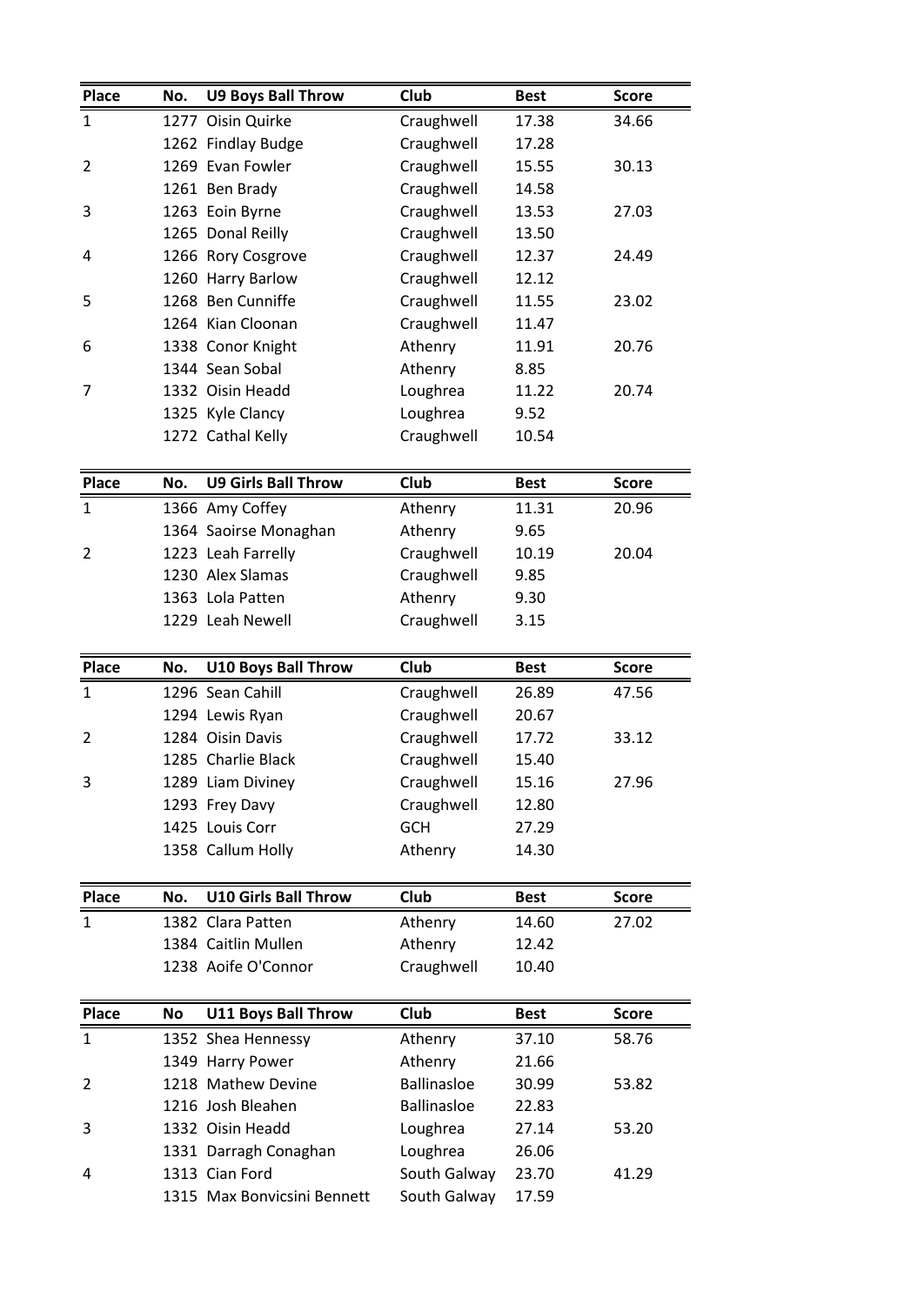| 1257 Dylan Fowler<br>Craughwell<br>30.46<br>17.69<br>Craughwell<br>1259 Lorcan Budge<br>12.77<br>1351 Michael Cronnelly<br>Athenry<br>18.40<br><b>U11 Girls Ball Throw</b><br>Club<br><b>No</b><br><b>Best</b><br><b>Score</b> | <b>Place</b> |  |  |  |
|--------------------------------------------------------------------------------------------------------------------------------------------------------------------------------------------------------------------------------|--------------|--|--|--|
|                                                                                                                                                                                                                                |              |  |  |  |
|                                                                                                                                                                                                                                |              |  |  |  |
|                                                                                                                                                                                                                                |              |  |  |  |
|                                                                                                                                                                                                                                |              |  |  |  |
|                                                                                                                                                                                                                                | 5            |  |  |  |
|                                                                                                                                                                                                                                |              |  |  |  |

| ⊃            |           | IZJ/Dyidii FOWIEI           | Craughwell | 17.09       | 30.40        |
|--------------|-----------|-----------------------------|------------|-------------|--------------|
|              |           | 1259 Lorcan Budge           | Craughwell | 12.77       |              |
|              |           | 1351 Michael Cronnelly      | Athenry    | 18.40       |              |
|              |           |                             |            |             |              |
| Place        | <b>No</b> | <b>U11 Girls Ball Throw</b> | Club       | <b>Best</b> | <b>Score</b> |
| $\mathbf{1}$ |           | 1243 Leannagh Gilligan      | Craughwell | 17.75       | 32.90        |
|              |           | 1251 Zoe Gilligan           | Craughwell | 15.15       |              |
| 2            |           | 1241 Eva Kelly              | Craughwell | 14.95       | 26.58        |
|              |           | 1248 Roisin Philips         | Craughwell | 11.63       |              |
| 3            |           | 1368 Megan Earls            | Athenry    | 13.40       | 24.90        |
|              |           | 1375 Laosie O'Shea          | Athenry    | 11.50       |              |
| 4            |           | 1378 Sarah Dowling          | Athenry    | 10.47       | 20.05        |
|              |           | 1367 Ava Earls              | Athenry    | 9.58        |              |